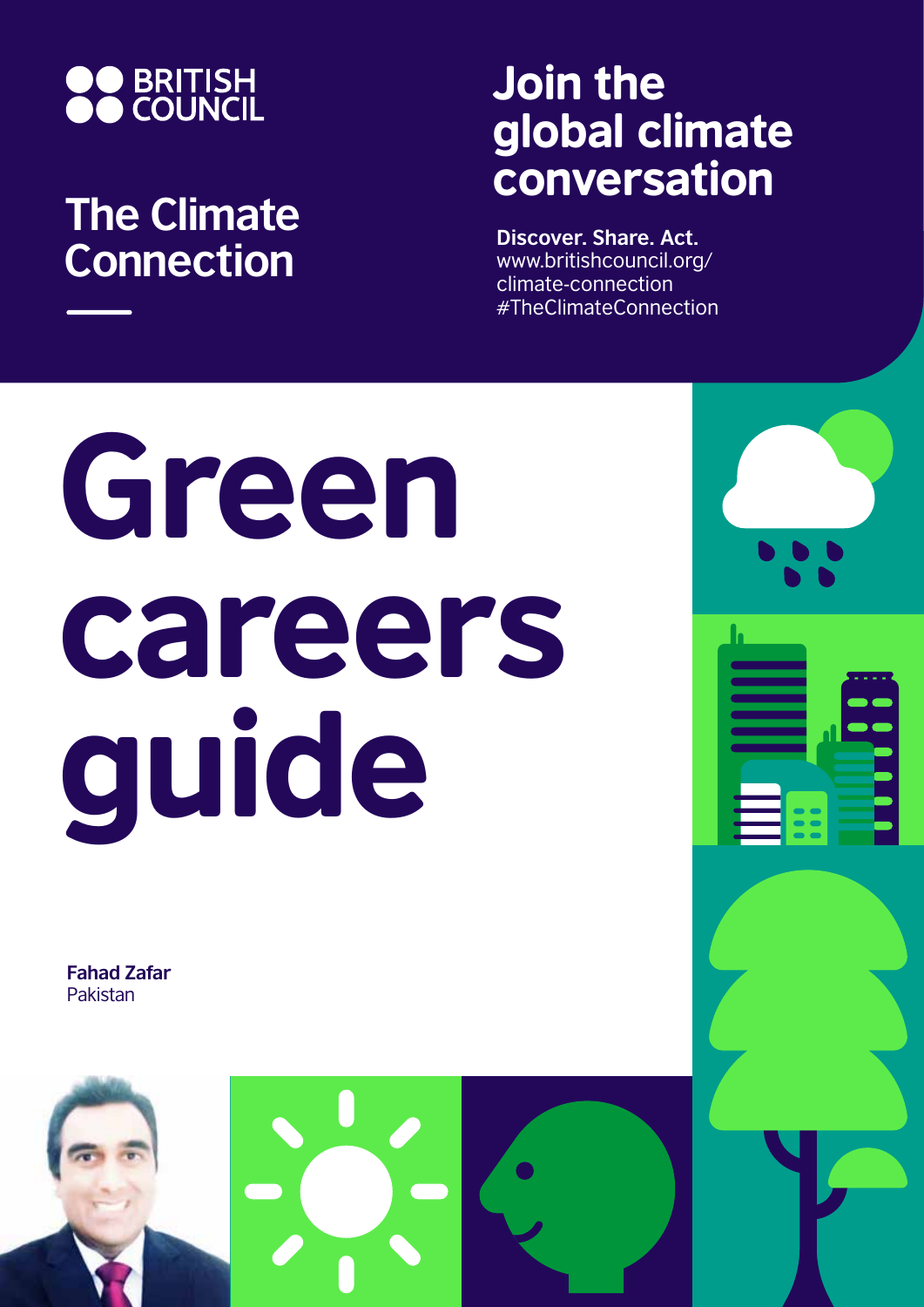## Fahad Zafar Pakistan



**I completed my BSc (Hons) Business IS & IT from Middlesex University London UK in 2003 and then completed my MBA with Finance majors in 2007 from Bradford University West Yorkshire UK.** 

I wanted to learn more about advanced technologies and decided to move to London as an international student after my A-Levels. As quoted by American novelist Wendell Berry, "nobody can discover the world for somebody else; only when we discover it for ourselves does it becomes common ground and a common bond and we cease to be alone". I stayed at University Halls and networked with other students from across the world. I actively participated in University Student Union activities and was runners up in elections as President of the Student Union. I completed my Honours degree and then worked full time for a-few years. Then, I went to Bradford University for the prestigious Full Time MBA, which is highly ranked by Financial Times and has accreditations from AMBA, EQUIS, AACSB and BGA. The MBA changed my vision, inculcated critical thinking and equipped me with business tools & techniques to accomplished complex tasks. Even after passage of a decade, I still am in touch with my Bradford University Professors & mentors: Turalay Kenc, Mohammad Hudaib, Mark Freeman and Zahid Hussain. And, not to forget that I was always proud to have all inspiring Imran Khan (current PM Pakistan) as Chancellor of the Bradford University.

My undergrad degree allowed me in-depth know how into business information systems and technology. I was able to see the larger picture in terms of the various complex business processes involved in the operations of a company. My MBA allowed be to think out of box and devise strategies to sail the ship through turbulent times. I not only learned the technical bits but also the skills to manage time wisely, delegate tasks, negotiations and ability to take ownership of work. My study in UK has contributed immensely in my career transformation and growth. It has developed me into a global citizen who not only thinks for his three kids or his community but for entire humanity. As rightfully said by HRH Prince Charles "on an increasingly crowded planet, humanity faces many threats but none is greater than climate change. It magnifies every hazard and tension of our existence". Climate affects almost every aspect of the natural environment. Climate change causes temperatures to increase in many parts of the world. This results in milder winters in many regions and milder winters sometimes allow insect pests to survive in greater numbers and emerge earlier in the spring. This results in additional pressure on trees and other plants. Humans are facing an existential threat and if we continue our current path the consequences will be devastating. A 2°C increase could mean more heat waves and a complete wipe out of world's coral reefs. Policy makers in developing countries should be encouraged to draft national plan to cut greenhouse gas emissions. As quoted by US Politician John Kerry, "Climate change, if unchecked, is an urgent threat to health, food supplies, biodiversity and livelihoods across the globe". Investment companies should stop lending in sectors damaging the environment. On the professional side, I am a Management Consultant with over thirteen years of professional experience including Executive Manager Ernst & Young (EY) Transaction Advisory, Risk Manager/ Chief Risk Officer at commercial banks and currently Director of a boutique advisory firm. I am also the Former Chair Global Council of Professional Risk Managers International Association (PRMIA.org). I also have recently started teaching MBA Executive

#TheClimateConnection www.britishcouncil.org/climate-connection

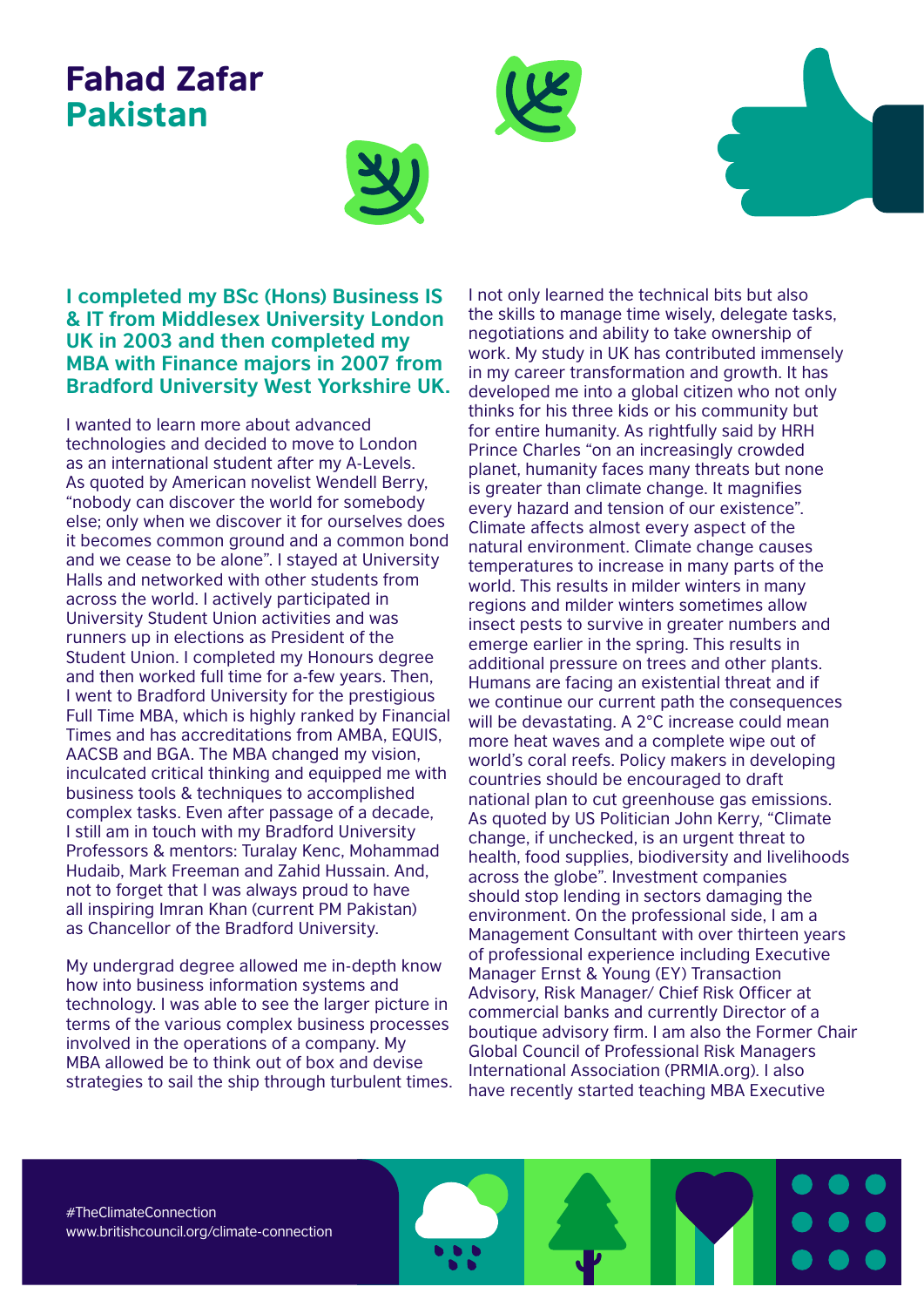



modules at Bradford University Dubai campus as a visiting Lecturer. Dozens of my articles have been published in leading international newspapers, magazines and Journals. One of my academic articles on systemic risk in Islamic financing published in Journal of Islamic Accounting & Business Research (Emerald, UK) resulted in altering of Ijarah based financing structure across Islamic Financial Industry.

According to Pakistan Economic Survey 2019- 20 the total installed electricity capacity is 37,000 MW and I have provided strategy & advisory services to almost 10% of total installed capacity i.e. three General Electric powered RLNG based power plants Quaid-e-Azam Thermal Power (Bhikki), Balloki and Haveli Bahadur Shah; with combined capacity of 3,600 MW. I was responsible for developing financial feasibility, financial model, transaction structuring, strategy development, achieving financial close and advising during the implementation phase. LNG is the cleanest fossil fuel as the combustion of natural gas does not emit soot, dust or fumes. It generates 30% less carbon dioxide than fuel oil and 45% less than coal and almost no environmentally damaging sulphur dioxide. I have also advised various other PE clients by developing new financial models to accelerate the transition to a green economy. Here, I would like to mention that I was offered a lucrative role at a coal power plant but I refused as I was not ready to be part of the project which might have brought damages to the environment (e.g. smog, haze, respiratory illnesses and lung diseases). As per 2017's data, Pakistan's CO2 emissions per capita are 1.02 tonnes as compared with UK's 5.81 tonnes and USA's is 16.21 tonnes. While, Pakistan's share of global CO2 emissions is 0.59% as compared with UK's 1.07% and USA's 14.58%. My wife has a Master's degree in environmental sciences and we are

convinced that saving environment is not only the responsibility of G8 countries but positive contributions are a must from all humans on this planet. On the other hand, I have also advised smart city / safe city Lahore project, environment friendly technology supported mass construction of affordable housing units, toll road projects in Lahore, proposed waste water treatment plants, infrastructure project in Afghanistan, conventional & Islamic banks, FinTech's, Technology startups, etc. Management Consultants support their clients in a multitude of ways, from helping them to formulate business models, strategy development, transaction structuring, cost cuts, predicting & managing various risks and staying compliant with regulations and international best practices. While the global economy seems to be slowing down due to COVID-19, Brexit and other geo-political uncertainties, the consulting industry continues to enjoy robust growth. PM Imran's government has recently approved Electric Vehicle (EV) policy whereby it has allowed handsome breaks in car import duties, taxes & registration fees. State Bank of Pakistan is also encouraging commercial banks to finance EV cars at discounted rates. Similarly, the government has plans to build five million housing units across the country under Naya Pakistan Housing Program, prudently utilize water resources under Recharge Pakistan initiative and generous startup loans under Kamyab Jawan program. PM Imran Khan has said at WEF "what I loved about Pakistan was its wilderness, its mountains. With age I saw this wilderness disappearing, the way we destroyed our forests cover. I always resolved that I would make sure that we preserve the God-given beauty of this country". He has initiated a massive campaign to plant 10 billion trees across Pakistan. Management Consultants can play their role (in developing business plans, financial models, risk analysis, transaction structuring, mergers & acquisitions etc.) for

#TheClimateConnection www.britishcouncil.org/climate-connection